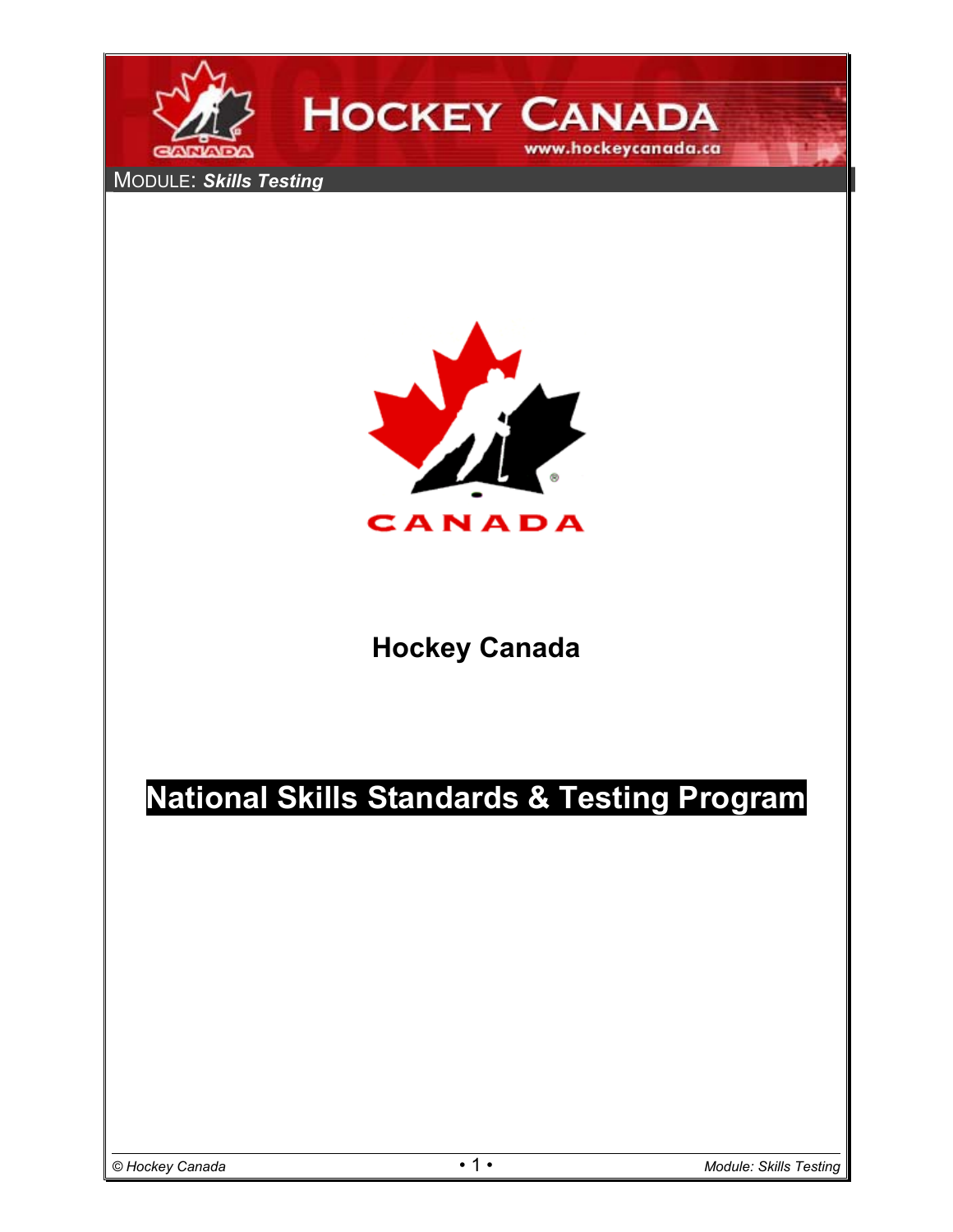

**HOCKEY CANADA** 

www.hockeycanada.ca

MODULE: *Skills Testing*

### Purpose

### "Raise awareness of the importance of skill development and establish a system to measure and celebrate skills."

In Canada today there is no nationally organized program that tests or recognizes skill improvement within the Canadian hockey system. It is clear that in the Canadian system we need to encourage coaches to foster the growth of the fundamental skills required to play the game at the minor levels by developing, measuring and providing positive feedback towards individual skill development. We must provide a means to measure success beyond just wins and losses.

To this end Hockey Canada has created the *Hockey Canada National Skills Standards and Testing* **Program** for minor hockey aged players in Canada. This program is based on the fundamental philosophy that skill development should be fun and challenging while at the same time made accessible by any player in the minor hockey system in Canada. Hockey Canada believes we should celebrate skill achievement.

#### **Accessibility**

- Any Hockey Canada member team has access to the program
- Testing data is centralized through the use of the Hockey Canada national web site (www.skillstesting.net)
- There will be minimal cost to the player / team to participate in the program ( Level 1 is free of charge )

#### **Testing**

- A series of individual tests have been established that may be administered with simplicity by team coaches with very little equipment, expense and set up time.
- Testing should be done 3 times per season
	- 1) Beginning of season for initial analysis and team / player profile
	- 2) Mid season to check and see if team / players are showing improvement in skills
	- 3) End of season to show improvement from start to finish

#### **Standards**

• A series of age division standards will be set up for players and teams to compare scores and judge strength, weakness and improvement

#### **Education**

- Hockey Canada will provide a technical package for the testing kit for coaches as well as provide skill tips on a national web site.
- The most important aspect of the program is that once coaches have tested the kids, they will get a series of drills designed to help them improve weaker areas of the team as a whole, or players individually.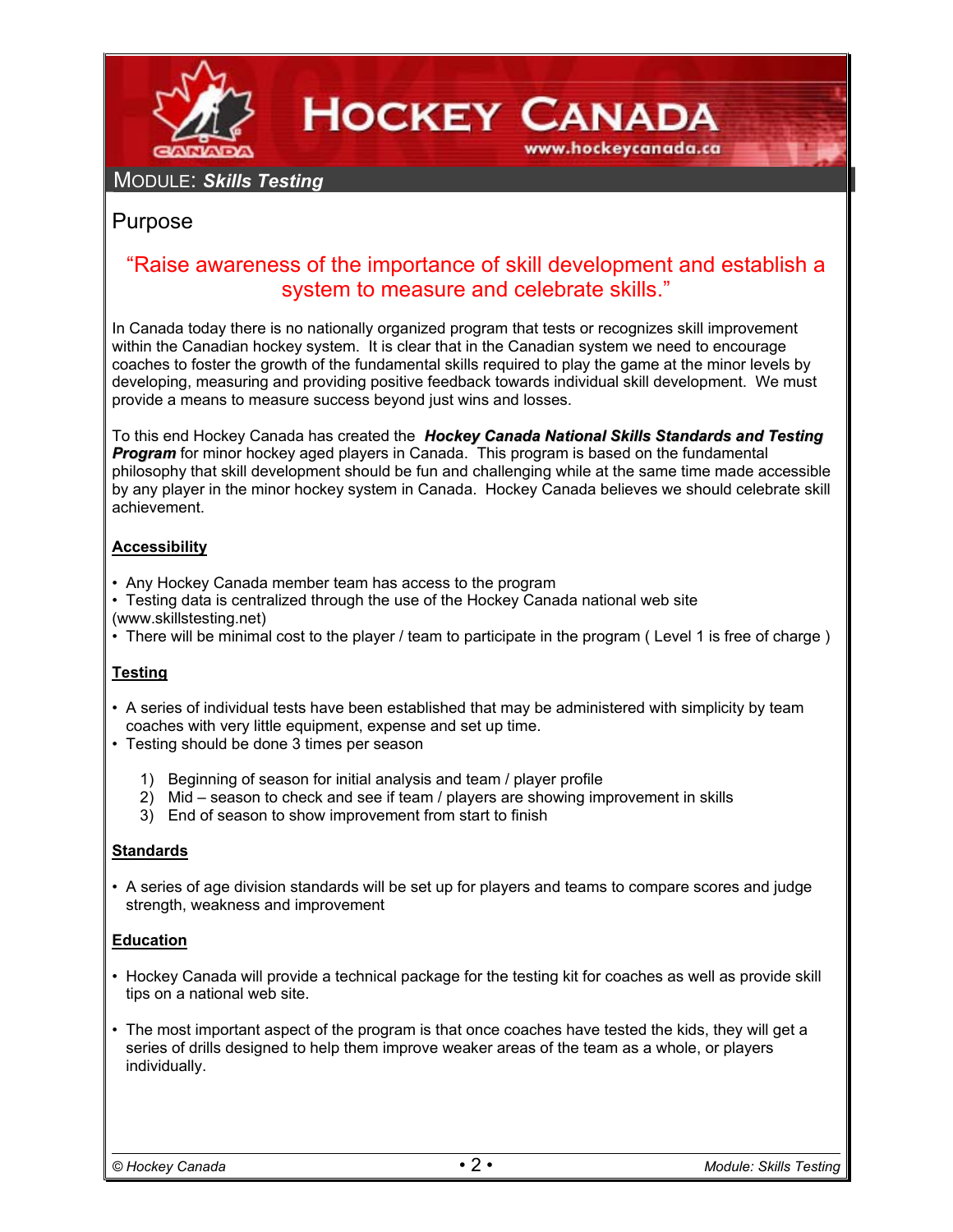

### **Beyond the pilot phase**

The primary component of the *Hockey Canada National Skills Standards and Testing Program* is an exclusive web site owned and operated by the CHA that will centralize data for member coaches, players and minor hockey associations in Canada.

The web site located at www.skillstesting.com will house all player and team skill testing data and provide testing norms for skills comparison with peer players and teams throughout Canada, North America and eventually the world. There will also be an opportunity to compare against national team caliber players.

Furthermore, the site will also offer special contests and skill development tips.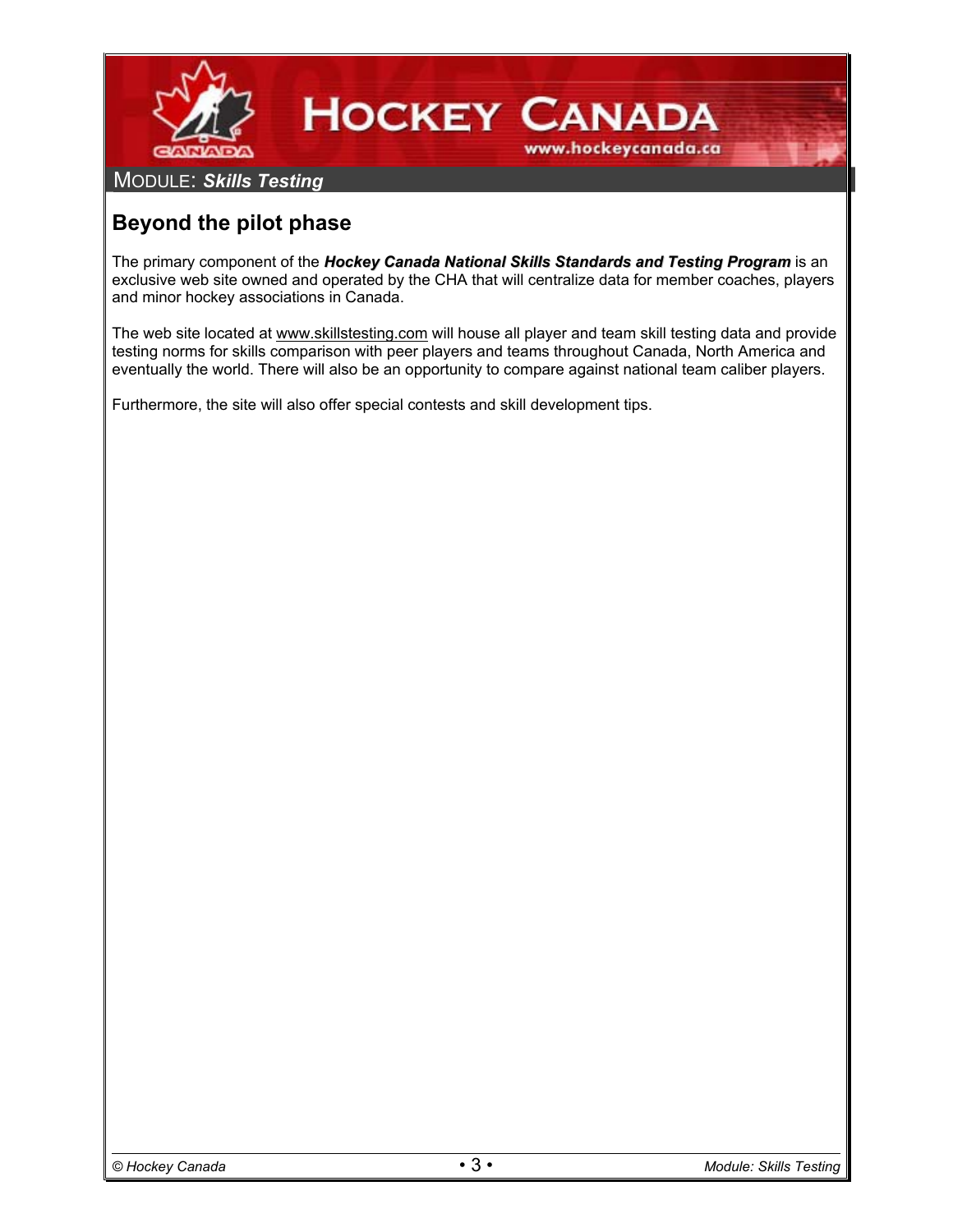

### **6 Station Skills Testing Set - Up**

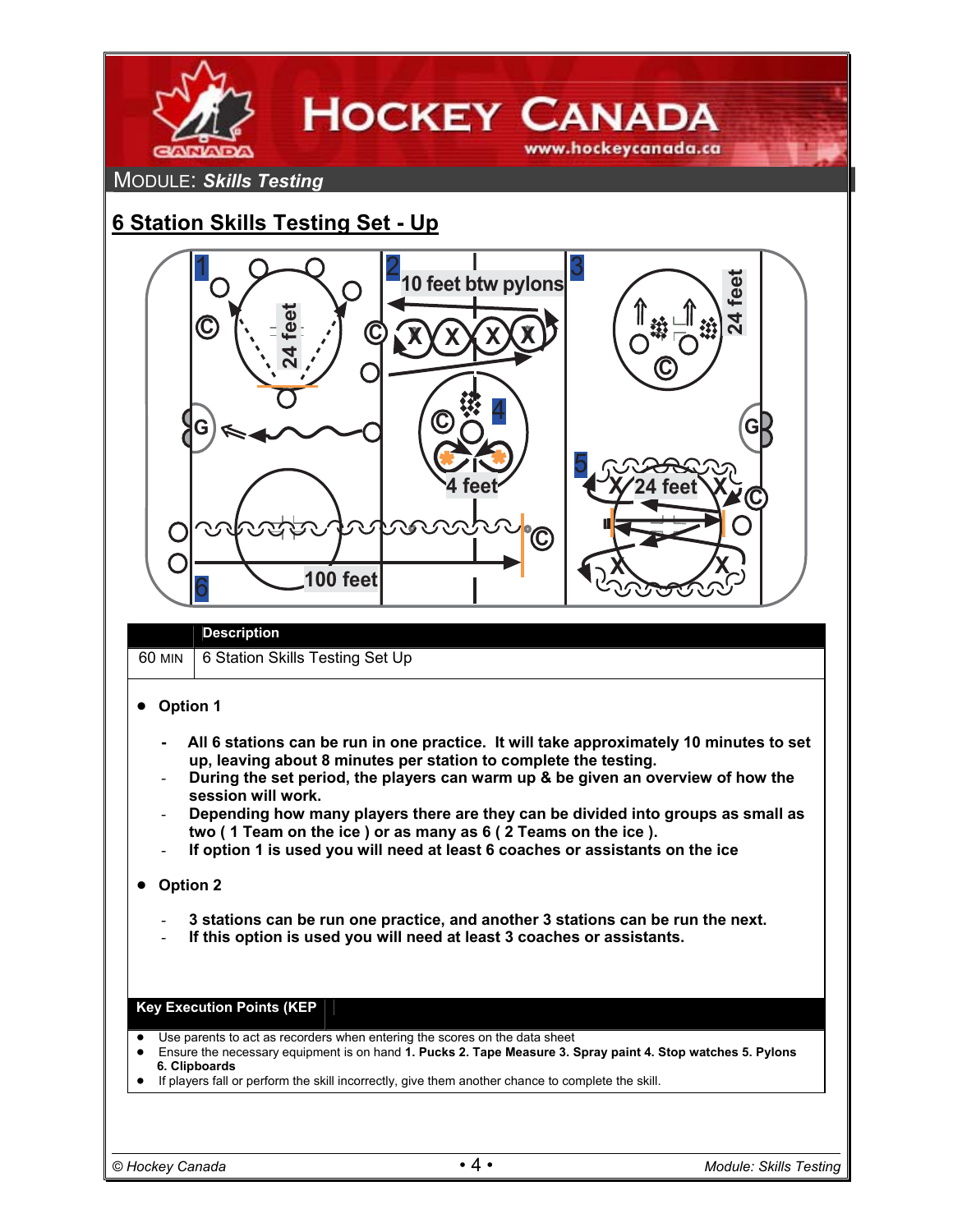

### **Forehand / Backhand Passing**



#### **Description**

8 MIN | Forehand / Backhand Passing

### ! **Option 1**

- **1 Player starts with puck standing on edge of circle, 4 or 5 receivers line up in semi circle. Passer makes a total of 10 passes to the receivers who are standing on the opposite edge of the circle.** Receivers are 24 feet from passer**. Passer makes pass to receiver, who then passes it back, then passer passes to next player etc until 10 passes are made by the passer.** The receivers are not scored for their reception of the pass, or their pass back to the passer**.. A successful pass is one that hits the stick of the receiver. Done on both forehand and backhand.**
- **Option 2** 
	- **Performed in the same manner except the 10 passes are to a coach or to one player \* This method is preferred when time constraints are an issue, as this test usually takes the longest to complete. Another way of saving time is to split this station into forehand and backhand stations and have two people recording simultaneously – 1 forehand, and 1 backhand.**

- Score is recorded as number of successful passes out of 10 (forehand & backhand ) by passer only
- There is no time limit
- ! Can split into two groups, 1 doing forehand, 1 doing backhand then switch.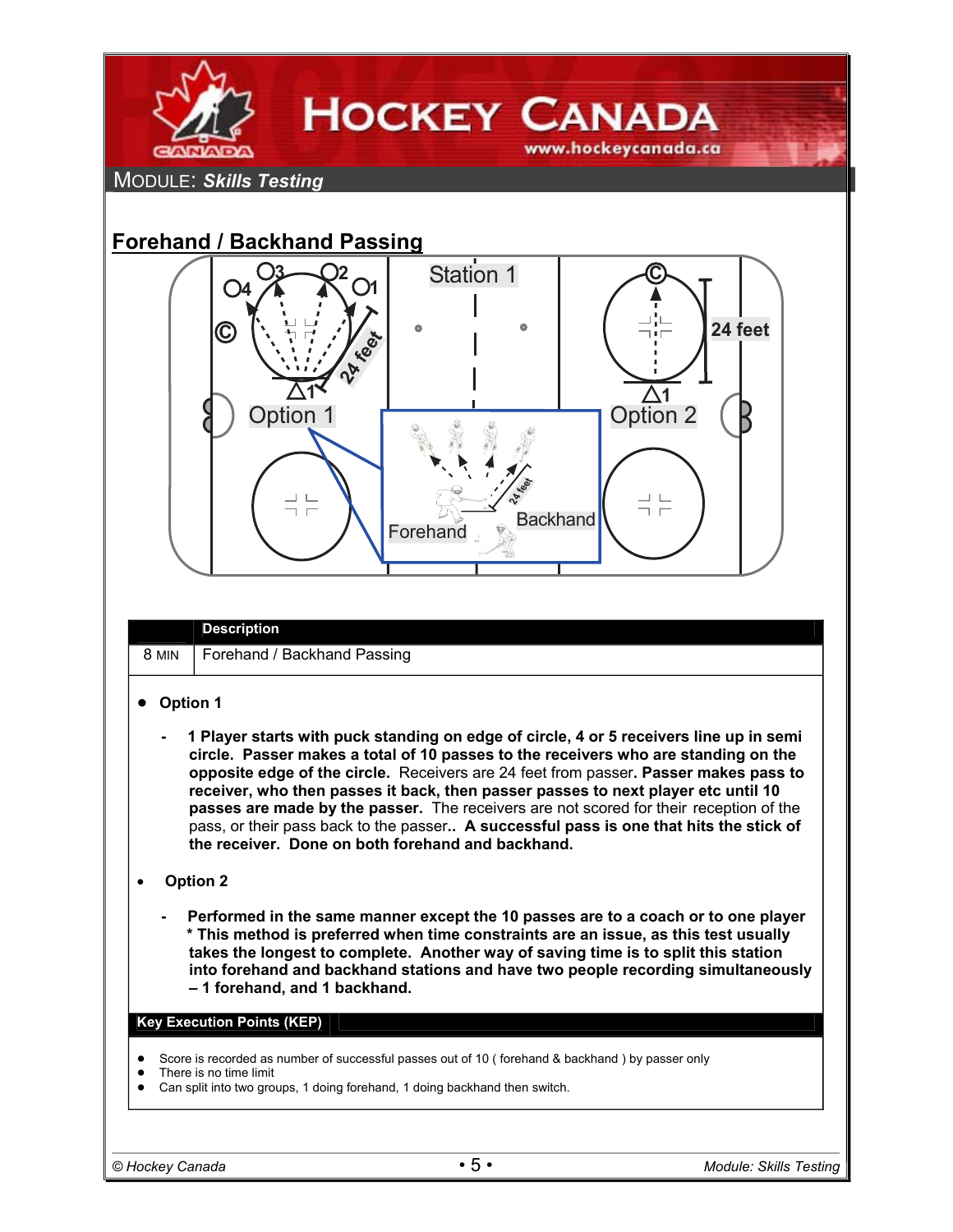

**HOCKEY CANADA** www.hockeycanada.ca

MODULE: *Skills Testing*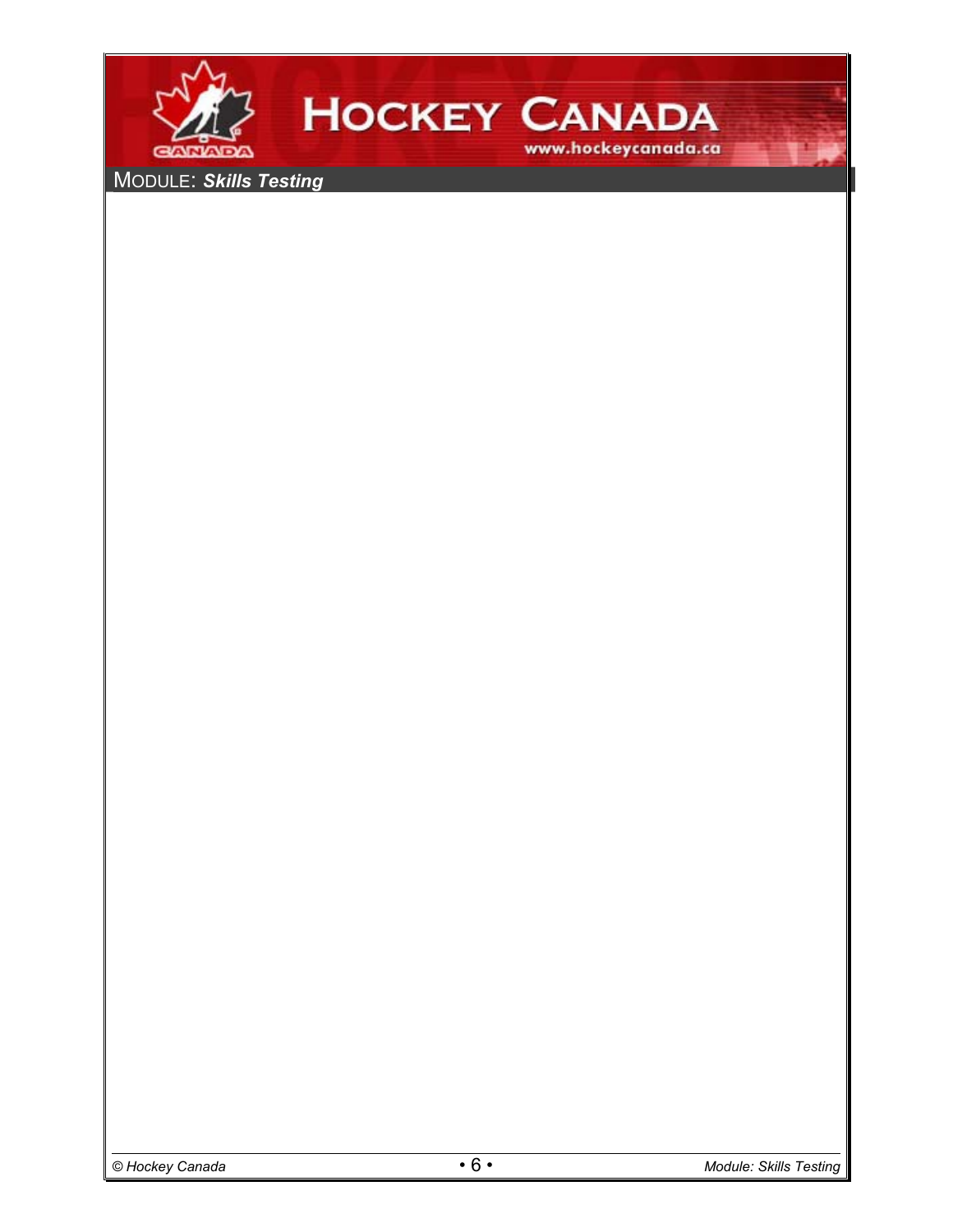

### **Forward Weave Agility Skate**



#### **Time Description**

6 Forward Weave Agility Skate

- Start at blue line, skate forward towards far pylon make a tight turn around first pylon, then weave through pylons, making a tight turn around last pylon, and weave back through the pylons, making a tight turn around the last one, and sprinting to far blue line.
- ! **Pylons are 10 feet apart.**
- ! **First pylon is 10 feet from blue line. ( Starting point )**

- This is a timed drill
- ! Done without a puck, then with a puck
- ! Measure distances, and use spray paint to mark the spot, then put a pylon over top of the spray paint dots, this ensures if a pylon gets knocked off, it won't have to be re-measured.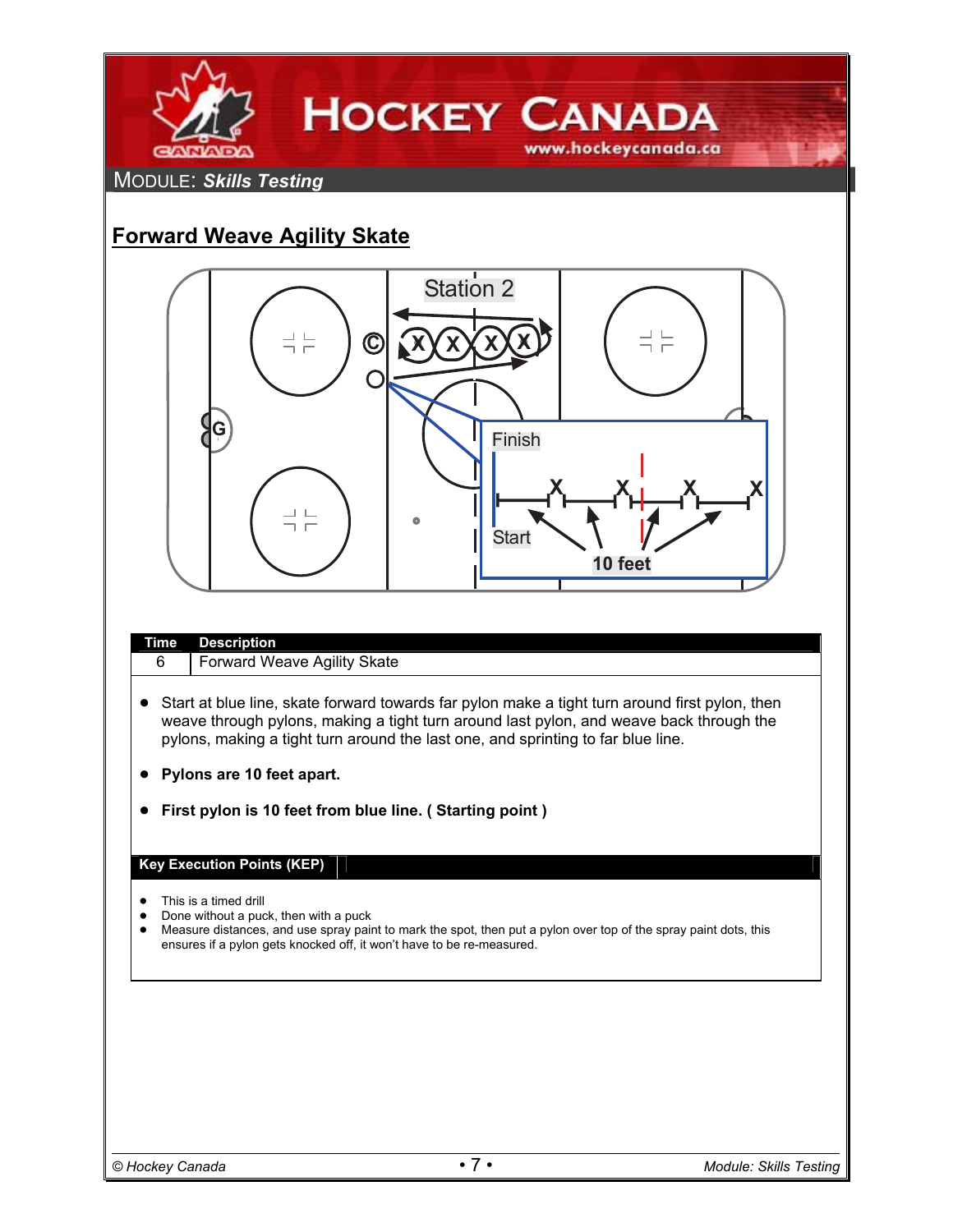

### **Shooting Accuracy**



#### **Time Description**

8 MIN Shooting Accuracy

- ! Players line up 24 feet from the boards. Bottom of target is placed on the boards 24 inches up from ice. Players take 10 forehand shots and 10 backhand shots at the target. Number of shots that hit the target out of 10 is recorded.
- ! Another way of saving time is to split this station into forehand and backhand stations and have two people recording simultaneously – 1 forehand, and 1 backhand.

- Have 10 pucks ready for each player to shoot.
- Have all players go through on forehand first, then on backhand.
- Measure distances, and use spray paint to mark the spot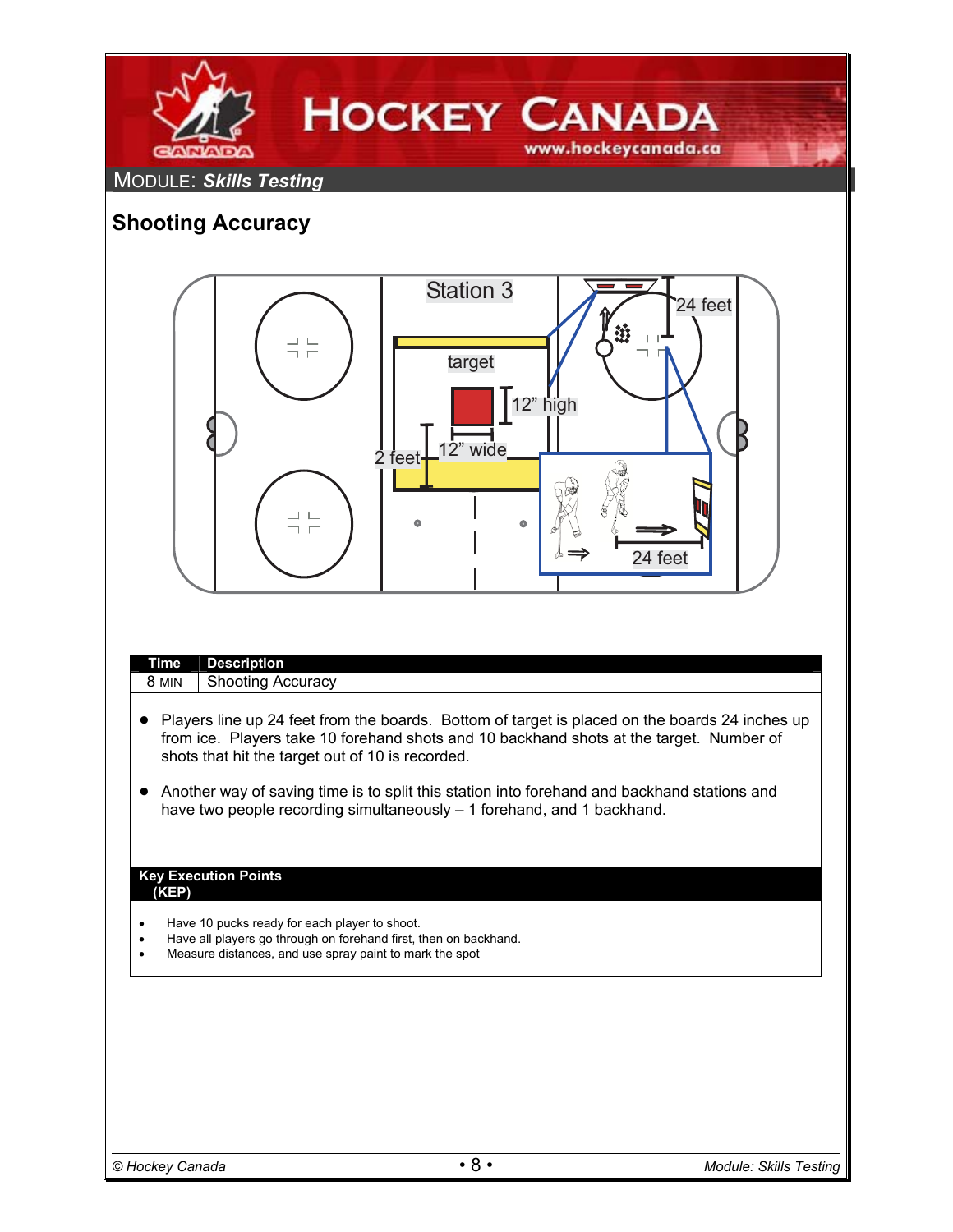

### **Figure " 8 " Stickhandling**



#### **Time Description**

8 MIN | Figure "8 " Stickhandling

- **Two spray paint dots, or pucks are placed 4 feet apart.**
- **Player is timed to see how long it takes to do 10 figure 8's around the dots with the puck.**
- **Player is stationary, and only the puck does the figure 8's around the dots.**
- **One complete figure 8 is going around both dots / pucks and crossing the middle starting point.**

**Key Execution Points (KEP)** 

This is a timed drill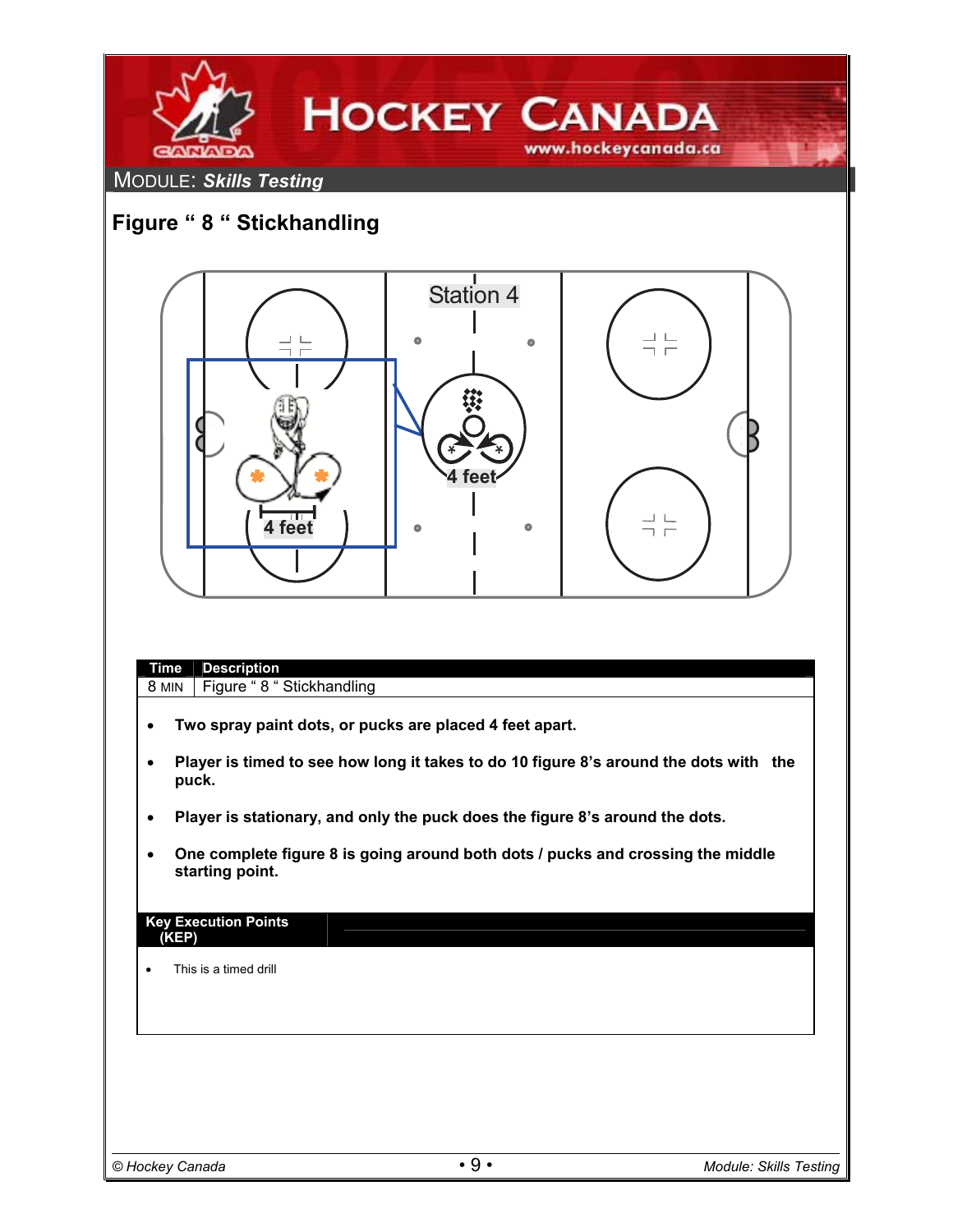

### **Transition - Agility Skate**



#### **Time Description**

8 MIN | Transition - Agility Skate

- ! Players starts on line at bottom of circle, skates forward to far, right hand pylon, pivots and skates backwards to lower right hand pylon.
- ! Player then pivots and skates forward to far, left hand pylon, pivots and skates backwards to lower left hand pylon.
- ! Player then pivots and skates forward to designated line, stops, and then skates forward back to starting line.

- ! Players must transition from forward to backward, and forward to backward at the pylons
- ! Measure distances, and use spray paint to mark the spot, then put a pylon over top of the spray paint dots, this ensures if a pylon gets knocked off, it won't have to be re-measured.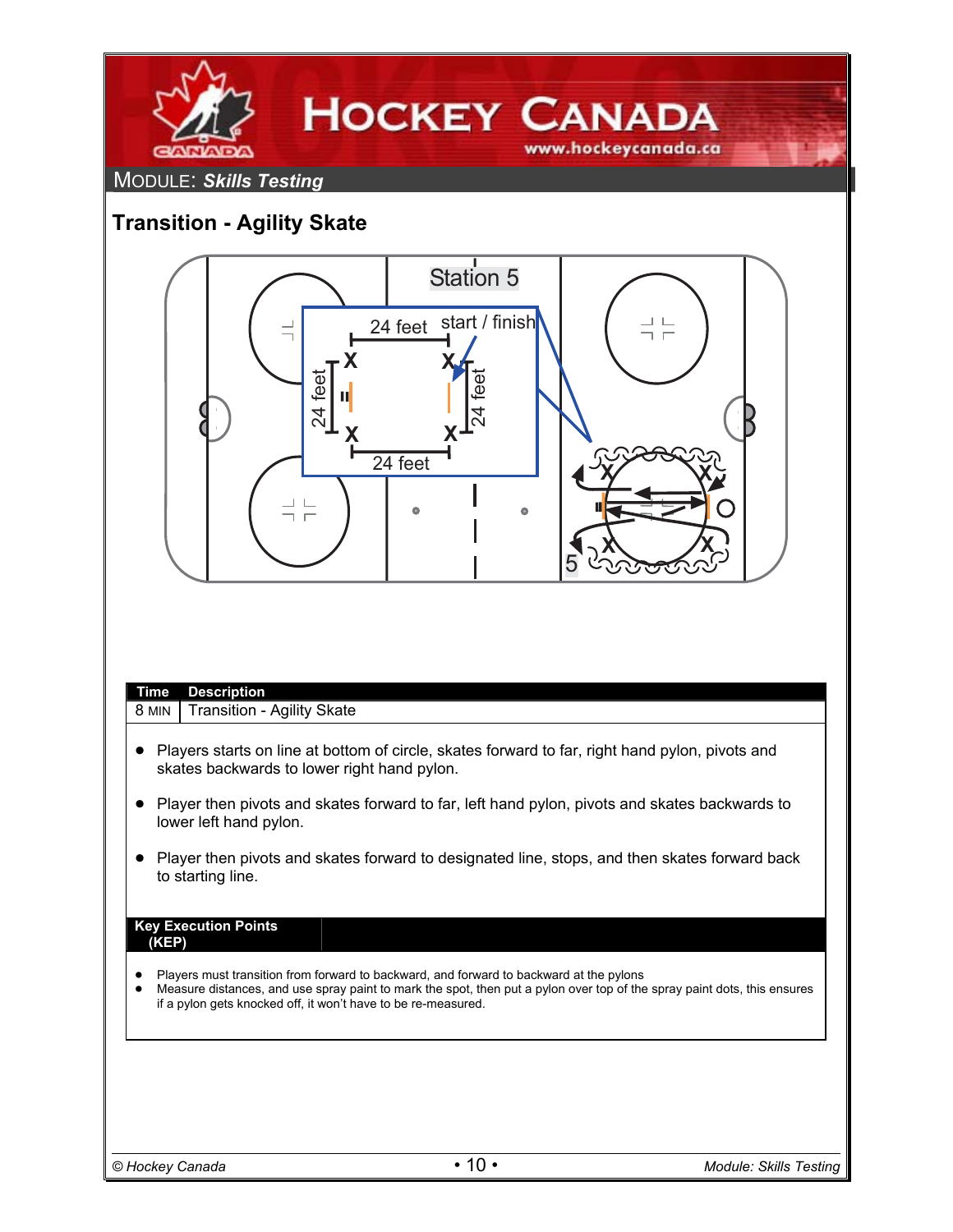

### **Forward / Backward - Speed Skate**



### **Time Description**

| 8 MIN |  |  | Forward / Backward - Speed Skate |
|-------|--|--|----------------------------------|
|-------|--|--|----------------------------------|

- Players skate as fast as they can straight ahead, forward and backwards
- The distance is 100 feet.
- Measure 100 feet starting at the goal line, use a spray paint line to indicate finish.
- Do first without a puck, then with a puck.

- Do forwards without / with puck, then backwards.
- Encourage kids to skate through finish line